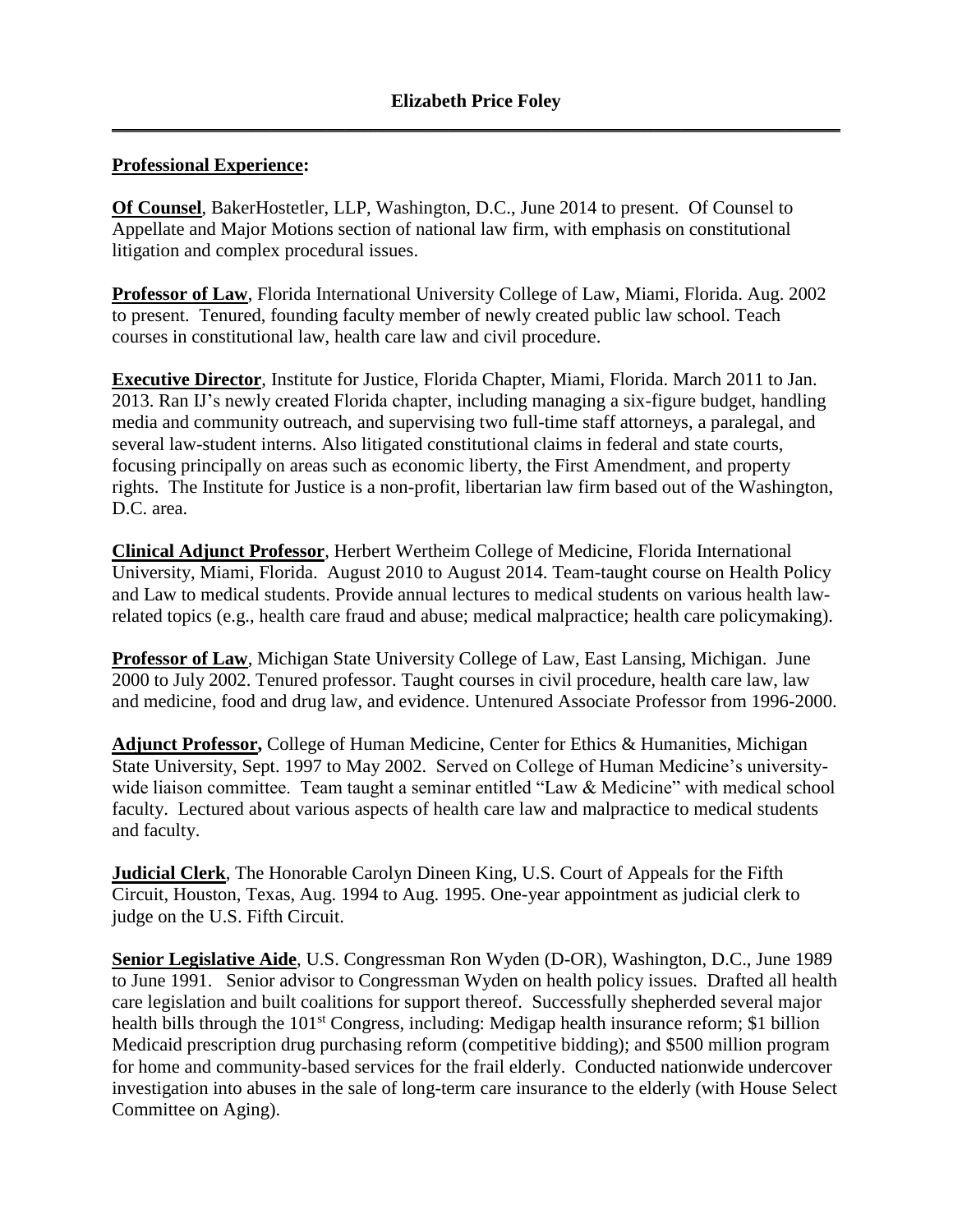**Legislative Representative**, Health Insurance Plan of Greater New York*,* Washington, D.C., Sept. 1988 to June 1989. Lobbyist for Washington office of a New York-based group model health maintenance organization. Lobbied congressional staff and administrative agency personnel.

**Legislative Aide**, U.S. Congressman Michael Andrews (D-TX)*,* Washington, D.C., June 1987 to Sept. 1988. Advised Congressman on health care, Social Security, gun control, labor, and women's issues.

# **Visitorships:**

Fulbright Scholar**,** National University of Ireland, Galway, spring semester 2011. Conducted research on medical futility.

Summer Teaching, FIU College of Law Summer Program, University of Sevilla, Spain, May-June 2007. Team-taught (with two law professors from the University of Sevilla) a course on Comparative Constitutional Law to U.S. law students.

Visiting Lecturer, Beshkitas University, Istanbul, Turkey, March 2005. Gave lectures on bioethics and alternative dispute resolution.

Visiting Professor of Law, Vytautas Magnus University, Kaunas, Lithuania, May 2002-June 2002. Taught course on medical malpractice during summer term.

# **Education:**

• LL.M., Harvard Law School, Cambridge, Massachusetts, May 1996.

• J.D., *summa cum laude*, University of Tennessee College of Law, Knoxville, Tennessee, May 1994. Class Rank: 1 out of 145 (valedictorian).

Outstanding Graduate, Class of 1994; Order of the Coif; Articles Editor, *Tennessee Law Review*; John W. Green Scholar; Vinson & Elkins Law Review Prize (best case note); Hunton & Williams Law Review Award (best comment); Research Assistant, Professor Greg Stein.

• B.A., History, Emory University, Atlanta, Georgia, May 1987.

# **Publications:**

# **Books:**

- THE TEA PARTY: THREE PRINCIPLES (Cambridge Univ. Press 2012).
- THE LAW OF LIFE & DEATH (Harvard Univ. Press 2011).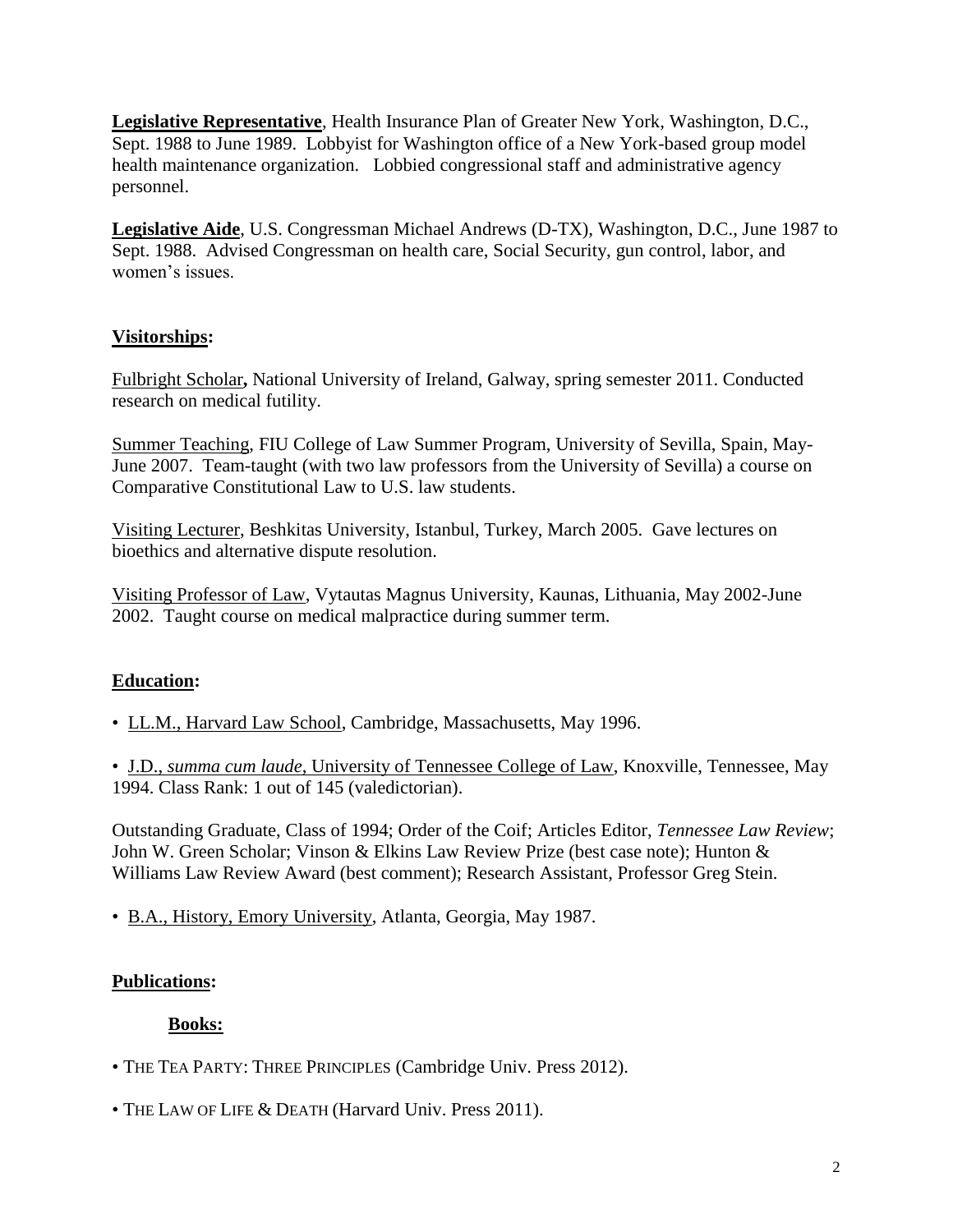• LIBERTY FOR ALL: RECLAIMING INDIVIDUAL PRIVACY IN A NEW ERA OF PUBLIC MORALITY (Yale Univ. Press 2006).

### **Journal Articles & Other Scholarly Writings:**

• Written Statement of Elizabeth Price Foley, testimony before the House Judiciary Committee, *Hearing on the Equal Rights Amendment*, Apr. 30, 2019.

• *Bias, Corruption & Obstruction, Oh My!: The Due Process "Shocks the Conscience" Limit on Investigative & Prosecutorial Conduct*, 66 DRAKE L. REV. 787 (2018).

• *Whole Woman's Health & the Supreme Court's Kaleidoscopic Review of Constitutional Rights*, 15 CATO S. CT. REV. 153 (2016).

• Written Statement of Elizabeth Price Foley, testimony before the House Committee on Space, Science & Technology, *Hearing on Affirming Congress' Constitutional Oversight Responsibilities: Subpoena Authority and Recourse for Failure to Comply with Lawfully Issued Subpoenas*, Sept. 14, 2016.

• *The "War" Against Crime: Ferguson, Police Militarization and the Third Amendment*, 82 TENN. L. REV. 583 (2015) (symposium on Third Amendment).

• Written Statement of Elizabeth Price Foley, testimony before the House Judiciary Committee, *Hearing on the Unconstitutionality of Obama's Executive Actions on Immigration*, Feb. 25, 2015.

• Written Statement of Elizabeth Price Foley, testimony before the House Rules Committee, Hearing on H. Res. 676, *Providing Authority to Initiate Litigation for actions by the President inconsistent with his duties under the Constitution of the United States*, July 16, 2014.

• Written Statement of Elizabeth Price Foley, testimony before the House Judiciary Committee, *Hearing on Enforcing the President's Constitutional Duty to Faithfully Execute the Laws*, Feb. 26, 2014.

• *A Review of the Florida Supreme Court, 2000-2012*, Federalist Soc'y, Oct. 2012 (commissioned white paper on judicial retention election of Florida Supreme Court justices).

• *Judicial Engagement, Written Constitutions, and the Value of Preservation: The Case of Individual Rights*, 19 GEO. MASON L. REV. 909 (2012) (symposium on judicial engagement).

• BRIEF OF AMICUS CURIAE INSTITUTE FOR JUSTICE IN SUPPORT OF RESPONDENTS (individual mandate provision of health care reform law), U.S. SUPREME COURT (Feb. 2012). This brief was the focus of a column by George Will's syndicated column

(http://www.washingtonpost[.com/opinions/obamacares-rewriting-of-contract](http://www.washingtonpost.com/opinions/obamacares-rewriting-of-contract-law/2012/03/23/gIQAVuFmWS_story.html)[law/2012/03/23/gIQAVuFmWS\\_story.html\)](http://www.washingtonpost.com/opinions/obamacares-rewriting-of-contract-law/2012/03/23/gIQAVuFmWS_story.html) and named one of the "4 Best Legal Arguments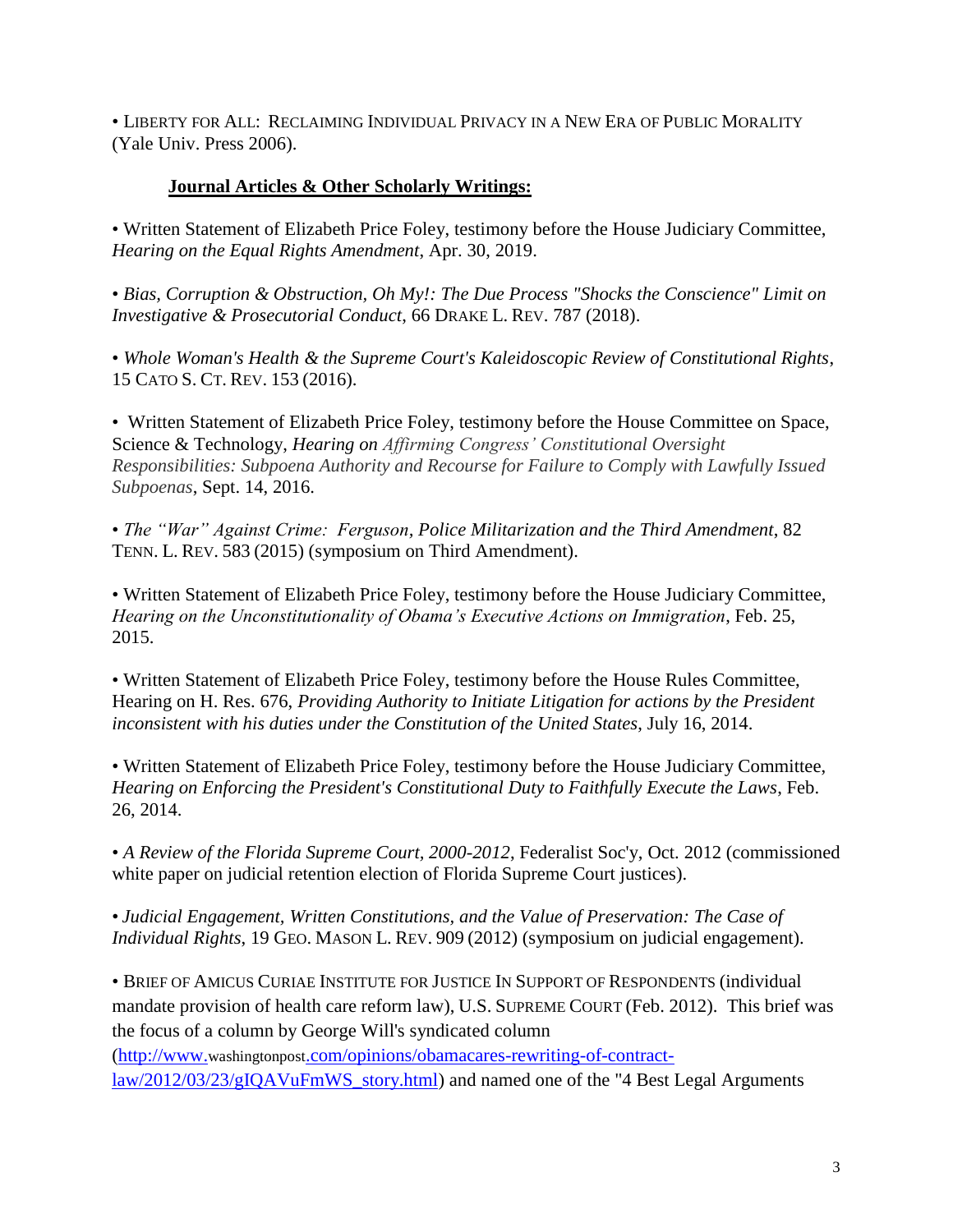Against Obamacare" by *Reason* Magazine [\(http://reason.com/archives/2012/03/24/4-best-legal](http://reason.com/archives/2012/03/24/4-best-legal-arguments-against-obamacare/singlepage)[arguments-against-obamacare/singlepage\)](http://reason.com/archives/2012/03/24/4-best-legal-arguments-against-obamacare/singlepage).

• *Sovereignty, Rebalanced: The Tea Party & Proposed Constitutional Amendments*, 78 TENN. L. REV. 751(2011) (symposium on federalism-based proposed constitutional amendments).

• *Gonzales v. Raich*, *in* ENCYCLOPEDIA OF DRUG POL'Y (SAGE Reference 2011).

• *Employment Division v. Smith*, *in* ENCYCLOPEDIA OF DRUG POL'Y (SAGE Reference 2011).

• *Stem Cell Research, in* ENCYCLOPEDIA OF ISSUES IN U.S. PUBLIC POL'Y (Macmillan 2010).

• *Enumerated Powers, in* ENCYCLOPEDIA OF THE SUPREME COURT OF THE UNITED STATES (Macmillan 2008).

• *Unwritten Constitution, in* ENCYCLOPEDIA OF THE SUPREME COURT OF THE UNITED STATES (Macmillan 2008).

• *The Role of International Law in U.S. Constitutional Interpretation: Original Meaning, Sovereignty & the Ninth Amendment*, 3 FIU L. REV. 27 (2007).

- *In Memoriam: Jerry Phillips: A Scholar & a Gentleman*, 71 TENN. L. REV. x (2004).
- *The Constitutional Implications of a Cloning Society,* 32 CUMB. L. REV. 503 (2002).

• *Human Cloning and the Right to Reproduce,* 65 ALBANY L. REV. 625 (2002).

• *The Constitutional Implications of Human Cloning,* 42 ARIZ. L. REV. 647 (2000).

• *The Riddle of Harmless Error in Michigan*, 46 WAYNE L. REV. 423 (2000) (with Robert M. Filiatrault).

• *Does the FDA Have Authority to Regulate Human Cloning?,* 11 HARV.J.L. & TECH. 619 (1998).

• *The Evolution of Health Care Decision Making: The Political Paradigm and Beyond*, 65 TENN. L. REV. 619 (1998).

• *Constitutional Fidelity and the Commerce Clause: A Reply to Professor Ackerman,* 48 SYRACUSE L. REV. 139 (1998).

• Teaching the Elephant to Dance: Privatizing the FDA Review Process, 51 FOOD & DRUG L.J. 651 (1996).

• *Toward a Unified Theory of Products Liability: Reviving the Causative Concept of Legal Fault*, 61 TENN. L. REV. 1277 (1994).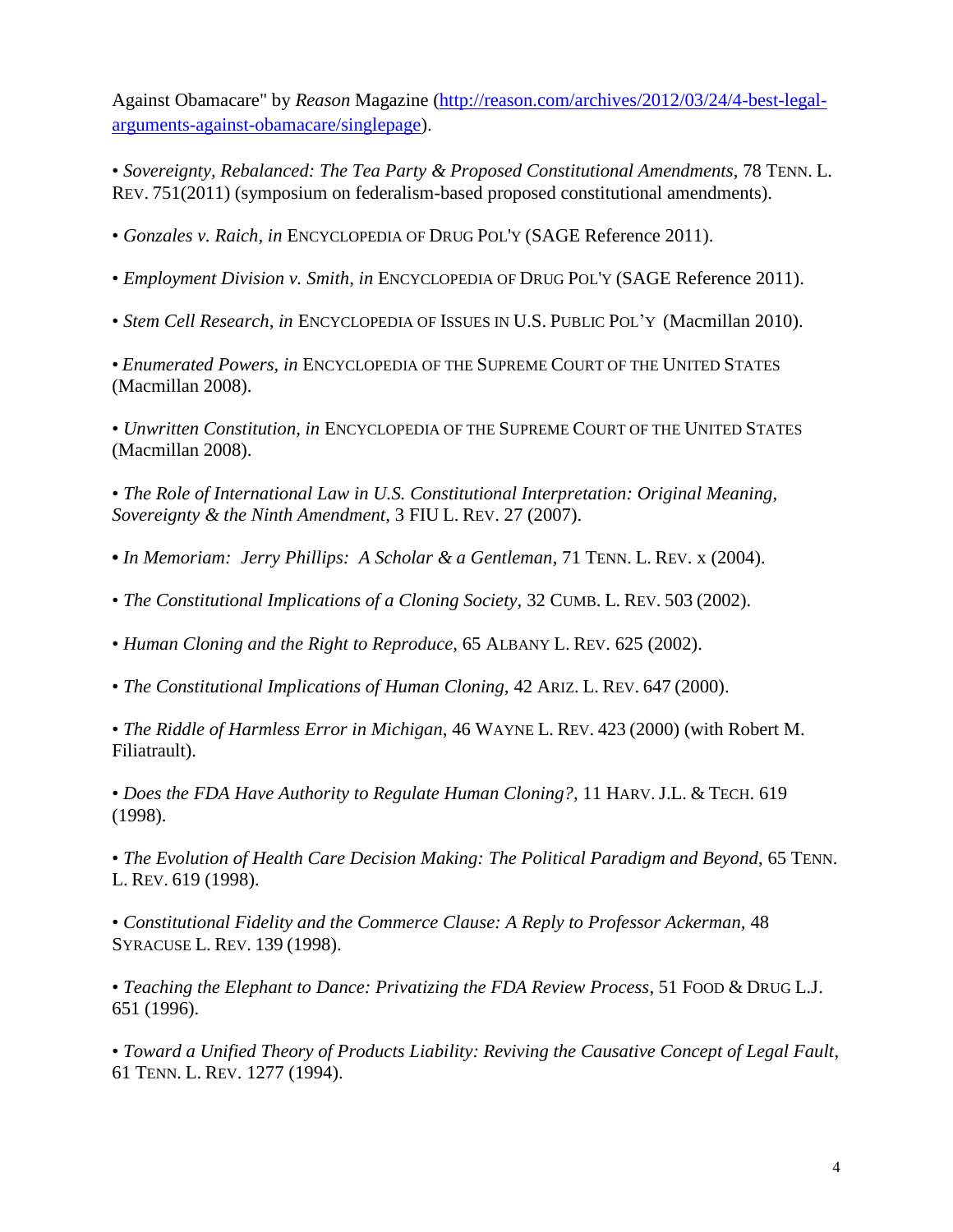• *Torts— Federal Preemption of State Common Law— Federal Cigarette Labeling & Advertising* Act, Cipollone v. Liggett Group, Inc., 60 TENN. L. REV. 243 (1992).

## **Op-eds & Magazine Articles:**

• *Congress Can't Outsource Impeachment,* WALL STREET JOURNAL, May 31, 2019 (with David B. Rivkin, Jr.) (op-ed on impeachment processes).

• *Stop the Impeachment Fishing Expedition*, WALL STREET JOURNAL, Feb. 14, 2019 (with David B. Rivkin, Jr.) (op-ed on separation of powers concerns with investigation of pre-presidential conduct).

• *Dems Can't "Bork" Kavanaugh, and Have Only Themselves to Blame*, THE HILL, Sept. 4, 2018 (op-ed discussing effect of elimination of the filibuster for Supreme Court nominees).

• *Mueller's Fruit of the Poisonous Tree*, WALL STREET JOURNAL, June 23, 2018 (with David B. Rivkin, Jr.) (op-ed examining due process violations antecedent to appointment of special counsel).

• *Those Who Tout Trump's Obstruction Misrepresent the Concept*, THE HILL, June 11, 2018 (oped about the statutory elements of obstruction of justice).

• *Muller's Jurisdiction Must Be Limited*, THE HILL, May 6, 2018 (op-ed about the constitutional checks on special counsel)

• *The Immigration Fight Isn't Really About the Dreamers—It's All Politics*, THE HILL, Jan. 26, 2018 (op-ed about immigration reform).

• *A Coming Test of Tolerance & Political Accountability*, THE HILL, Jan. 2, 2018 (op-ed prognosticating about First Amendment and separation of powers developments for 2018).

• *Where is Due Process in All the Sexual Harassment Allegations?,* THE HILL, Dec. 18, 2017 (op-ed discussing the parameters of due process in various contexts).

• *Trump's Statements Are Not an Obstruction of Justice,* NEW YORK TIMES, May 17, 2017 (op-ed discussing contours of federal obstruction of justice statutes).

• *Trump Can't Withhold Funds from Sanctuary Cities*, NEW YORK TIMES, Apr. 28, 2017 (op-ed discussing separation of powers deficiency of an executive order withholding federal funds to sanctuary cities).

• *The Court Needs Another Clarence Thomas, Not a Scalia,* NEW YORK TIMES, Jan. 20, 2017 (op-ed discussing the Supreme Court vacancy and impending nomination to fill).

• *Five Ways to Restore the Separation of Powers*, WALL STREET JOURNAL, Dec. 19, 2016 (with David B. Rivkin, Jr.) (op-ed recommending congressional actions to restore separation of powers between Congress and the Executive).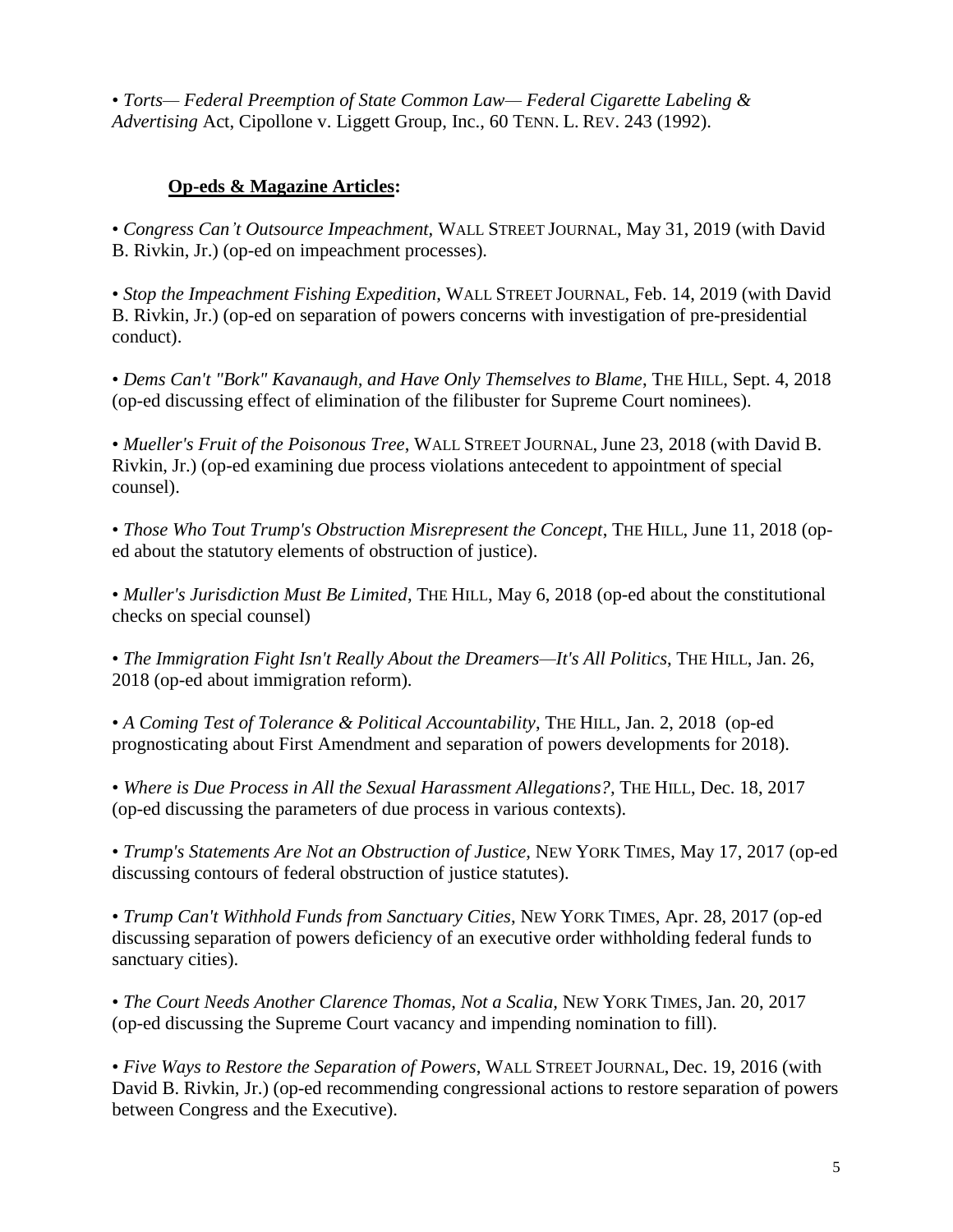• *Can Trump Cut Off Funds for Sanctuary Cities? The Constitution Says Yes*, LOS ANGELES TIMES, Dec. 7, 2016 (with David Rivkin) (op-ed discussing how constitutional federalism doctrines will not shield sanctuary cities from congressional pushback).

• *Constitutional Subpoena Power Transcends Views on Climate Change*, FEDERALIST SOCIETY BLOG, Sept. 20, 2016 (op-ed discussing why congressional subpoenas to investigate possible First Amendment violations by State Attorneys General are valid).

• *ERA's Defeat Prevented More Radical Changes*, NEW YORK TIMES, Room for Debate, Sept. 8, 2016 (op-ed on the impact of the failure of the Equal Rights Amendment).

• *Climate Prosecutors Can't Dodge Congress Forever*, WALL STREET JOURNAL*,* Aug. 21, 2016 (op-ed on Congress's constitutional power to enforce its own subpoenas).

• *Enforcing Legal Limits on Gitmo Transfers*, DAILY CALLER, May 26, 2016 (op-ed on how to enforce limits on Gitmo transfers contained in the 2016 National Defense Authorization Act).

• *A Win for Congress & a Setback for ObamaCare*, WALL STREET JOURNAL, Sept. 10, 2015 (with David B. Rivkin, Jr.) (op-ed on House lawsuit victory in federal district court).

• *The Supreme Court's Bad Call on Affordable Care Act*, LOS ANGELES TIMES, June 29, 2015 (with David B. Rivkin, Jr.) (op-ed on the Supreme Court's decision in *King v. Burwell*).

• *Bypassing Separation of Powers to "Fix" Sloppy Laws*, SCOTUSBLOG, Jun. 25, 2015 (with David B. Rivkin, Jr.) (op-ed on the Supreme Court's decision in *King v. Burwell*).

• *Hillary's Unlawful Plan to Overrule Voter-ID Laws*, WALL STREET JOURNAL, June 11, 2015 (with David B. Rivkin, Jr.) (op-ed on the constitutionality of various federal voter reform proposals).

• *Gay Rights, Religious Freedom & the Law*, WALL STREET JOURNAL, Apr. 9, 2015 (with David B. Rivkin, Jr.) (op-ed discussing RFRA and laws banning sexual orientation discrimination).

• *The Federalism Falacy in King v. Burwell*, POLITICO, Mar. 11, 2015 (with David B. Rivkin, Jr.) (essay on federalism implications of the Supreme Court case, *King v. Burwell*).

• *When Bad Obama Policies Collide*, WASHINGTON TIMES, Mar. 10, 2015 (with David B. Rivkin, Jr.) (op-ed on relationship between Obamacare employer mandate and executive action on immigration).

• *Arizona Redistricting Case Could Signal the Future of Legislative Standing*, DAILY CALLER, Mar. 10, 2015 (with David B. Rivkin, Jr.) (op-ed analyzing legislative standing in the Supreme Court's consideration of *Arizona State Legislature v. Arizona Independent Redistricting Comm'n*).

• *Federal Antidrug Law Goes Up in Smoke*, WALL STREET JOURNAL, Dec. 28, 2014 (with David B. Rivkin, Jr.) (op-ed discussing the constitutionality of state laws legalizing marijuana).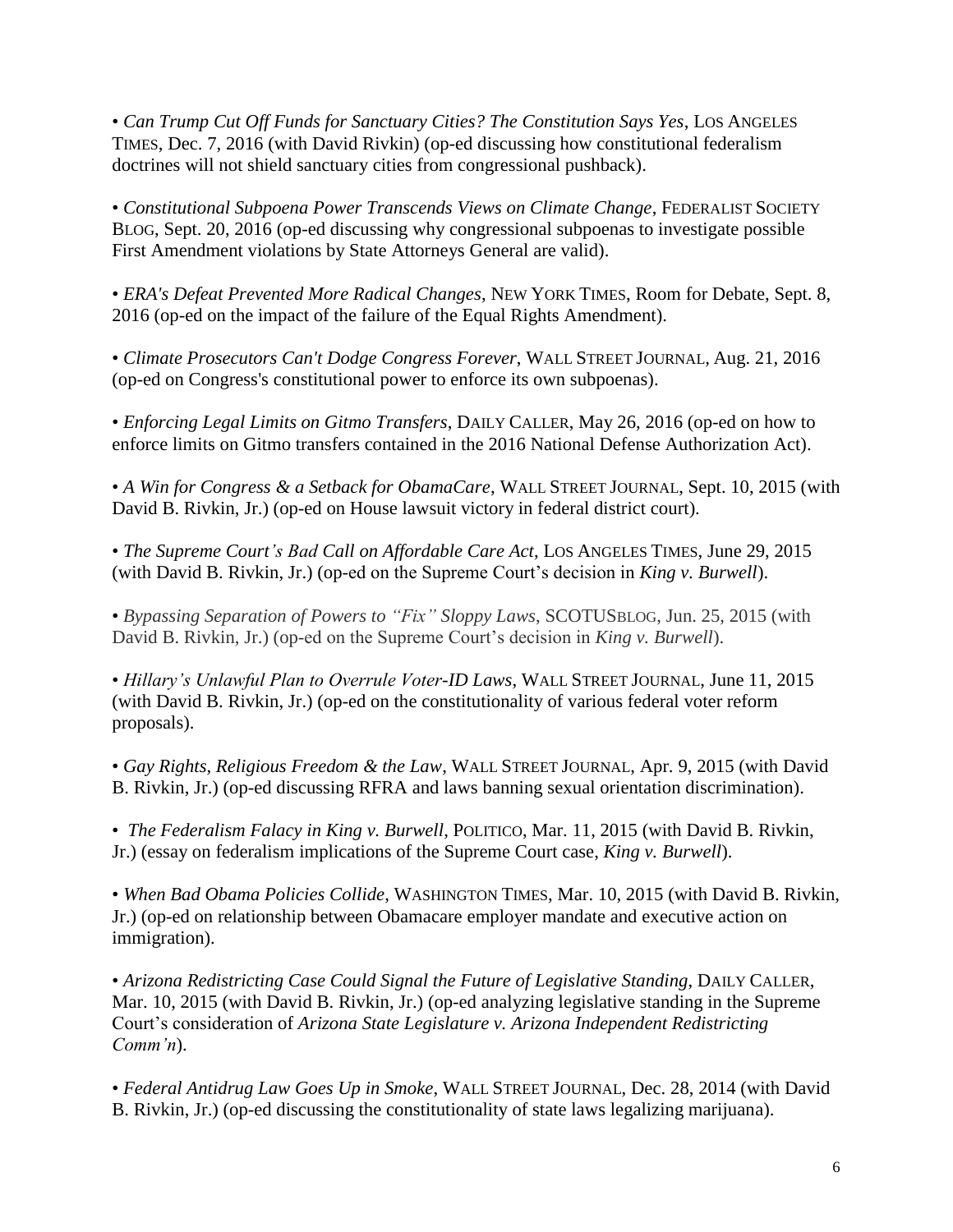• *Obama's Immigration Enablers*, WALL STREET JOURNAL, Nov. 24, 2014 (with David B. Rivkin, Jr.) (op-ed examining the legal bases for unilateral immigration reform).

• *You're a Contractor? Political Contributions Not Allowed*, WALL STREET JOURNAL, Oct. 21, 2014 (with David. B. Rivkin, Jr.) (op-ed discussing First Amendment implications of a ban on political contributions by federal contractors).

• *The Case for Suing the President*, WALL STREET JOURNAL, July 30, 2014 (with David B. Rivkin, Jr.) (op-ed explaining how House Obamacare lawsuit preserves political accountability and separation of powers).

• *Reining in Obama,* WASHINGTON POST, July 25, 2014 (with David B. Rivkin, Jr.) (op-ed on congressional standing to sue the executive).

• *A Supreme Smackdown of the President*, WASHINGTON TIMES, June 26, 2014 (op-ed on *Noel Canning* and *UARG* Supreme Court decisions explicating separation of powers).

• *Veterans Affairs Scandal is a Look at Future of Obamacare*, WASHINGTON EXAMINER, June 14, 2014 (op-ed on VA scandal's relationship to Obamacare)

• *Selling Out the Constitution for a Bad Prisoner Swap*, WASHINGTON TIMES, June 2, 2014 (op-ed on constitutionality of Berghdal-GITMO prisoner swap).

• *Health Care Rationing is Next*, WASHINGTON TIMES, May 19, 2014 (op-ed on VA scandal and rationing of single-payer health systems).

• *VA Scandals Raise the Specter of Health Care Rationing*, DAILY CALLER, May 15, 2014 (op-ed on VA scandal and rationing).

• *Eric Holder's Disparate Impact Obsession*, DAILY CALLER, May 1, 2014 (op-ed on disparate impact theory under equal protection).

• *A Close Call in Court for Equal Protection*, WASHINGTON TIMES, Apr. 25, 2014 (op-ed on Supreme Court's decision in *Schuette v. BAMN*).

• *Don't Diminish the President's Authority*, NEW YORK TIMES, Room for Debate, Apr. 22, 2014 (op-ed on constitutionality of statute designating Jerusalem as an Israeli city for purposes of U.S. passports).

• *How Five Colorado Democrats May Have Helped Pave the Way for Congress to Sue the Administration*, DAILY CALLER, Mar. 13, 2014 (with David Rivkin) (op-ed on *Kerr v. Hickenlooper* and congressional standing).

• *Why Not Even Congress Can Sue the President Over Unconstitutional Executive Actions*, DAILY CALLER, Feb. 7, 2014 (op-ed discussing checks and balances when President refuses to faithfully execute laws).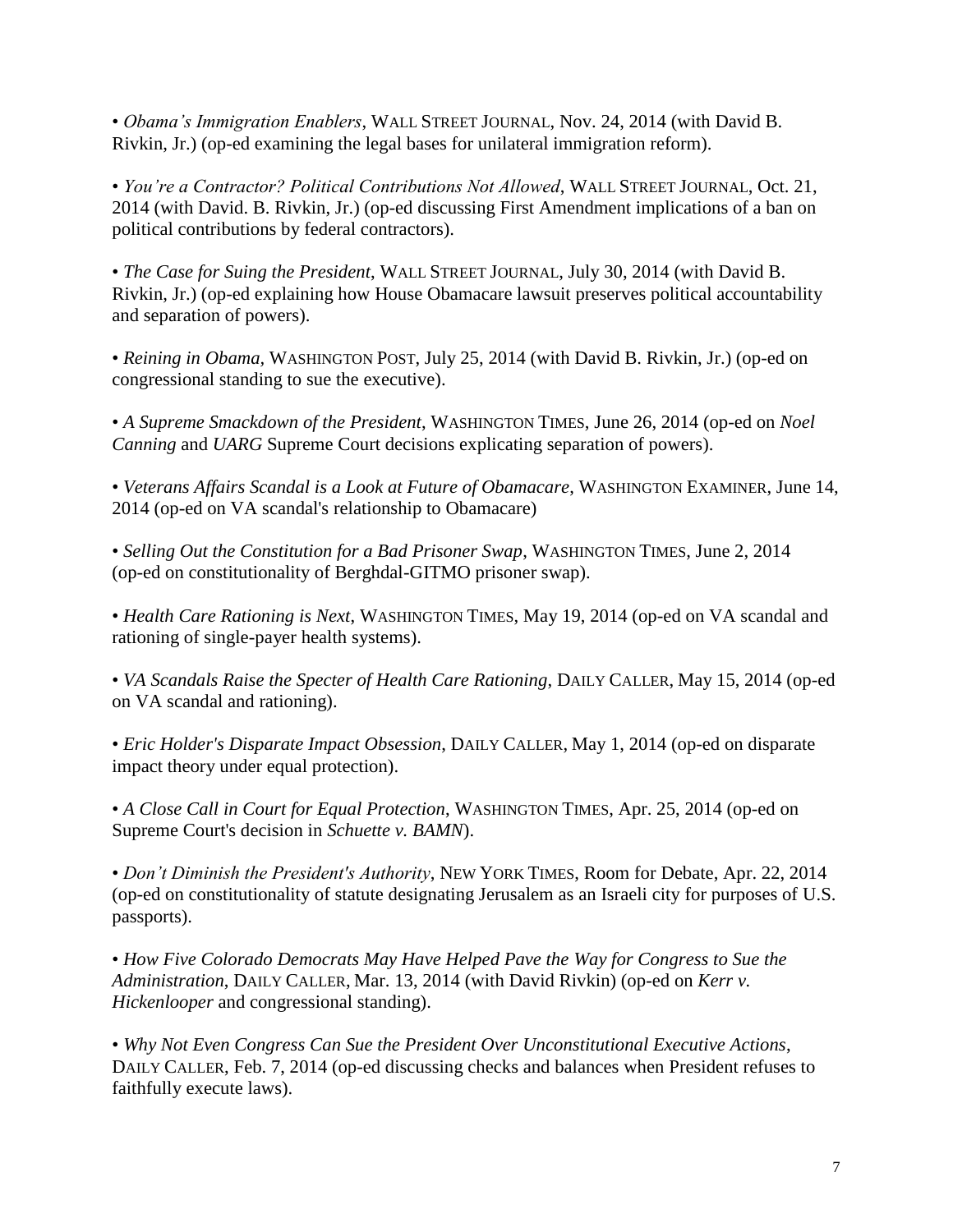• *Presidents Cannot Ignore Laws as Written*, NEW YORK TIMES, Room for Debate, Jan. 29, 2014 (op-ed on President's duty of faithful execution).

• *Can Obama's Legal End-Run Around Congress be Stopped*, POLITICO, Jan. 15, 2014 (with David Rivkin) (essay on President's duty of faithful execution).

• *Only Congress Can Raise the Debt Ceiling*, NEW YORK TIMES, Room for Debate, Oct. 2, 2013 (op-ed on constitutionality of President's unilateral raising of debt ceiling).

• *Why Shira's Wrong*, NEW YORK POST, Aug. 23, 2013 (with David B. Rivkin, Jr.) (op-ed on constitutionality of stop-and-frisk).

• *An ObamaCare Board Answerable to No One*, WALL STREET JOURNAL, June 20, 2013 (with David B. Rivkin, Jr.) (op-ed on constitutional problems with Obamacare's Independent Payment Advisory Board).

• *The Case Against Deference*, THE WEEKLY STANDARD, June 10, 2013 (with David B. Rivkin, Jr.) (essay on proper role judicial deference to administrative agencies in constitutional cases).

• *Plenty of Debates, Not Much About States*, WALL STREET JOURNAL, Oct. 23, 2012 (with David B. Rivkin, Jr.) (op-ed about importance of federalism).

• *Restore Federalism: It Isn't a Bad Word*, NEW YORK TIMES, Room for Debate, July 9, 2012 (op-ed on importance of federalism to individual liberty).

• *Healthcare Act Survives, But It's a Tattered Quilt*, MIAMI HERALD, June 30, 2012 (op-ed on Supreme Court's decision on the constitutionality of Obamacare).

• *Health Care and the High Court*, NAT'L LAW JOURNAL, June 28, 2012 (*reprinted* in *Health Care Ruling: The Professional Judgments*, NAT'L LAW JOURNAL, July 2, 2012).

• *Instant Commentaries from the Front Seats: The Individual Mandate*, NAT'L LAW JOURNAL, Apr. 2, 2012.

• *Affordable Care Act a Liberty-Sucking Mandate*, PALM BEACH POST, Mar. 23, 2012.

• *Justice Stevens and 'Kelo' as a Justification of Abdication*, NATIONAL LAW JOURNAL, Nov. 30, 2011 (with Clark Neily).

• *Health Care Reform & the Constitution*, National Constitution Center, Nov. 2011 (pamphlet/essay on constitutionality of Obamacare).

• *A New Force for Freedom in Florida*, TAMPA TRIBUNE, Oct. 13, 2011.

• *Mandating Health Care is a Slippery Slope*, THE DELAWARE NEWS JOURNAL, Sept. 16, 2011.

• *Limited Government, Federalism & The Affordable Care Act*, SCOTUSBLOG, Aug. 9, 2011.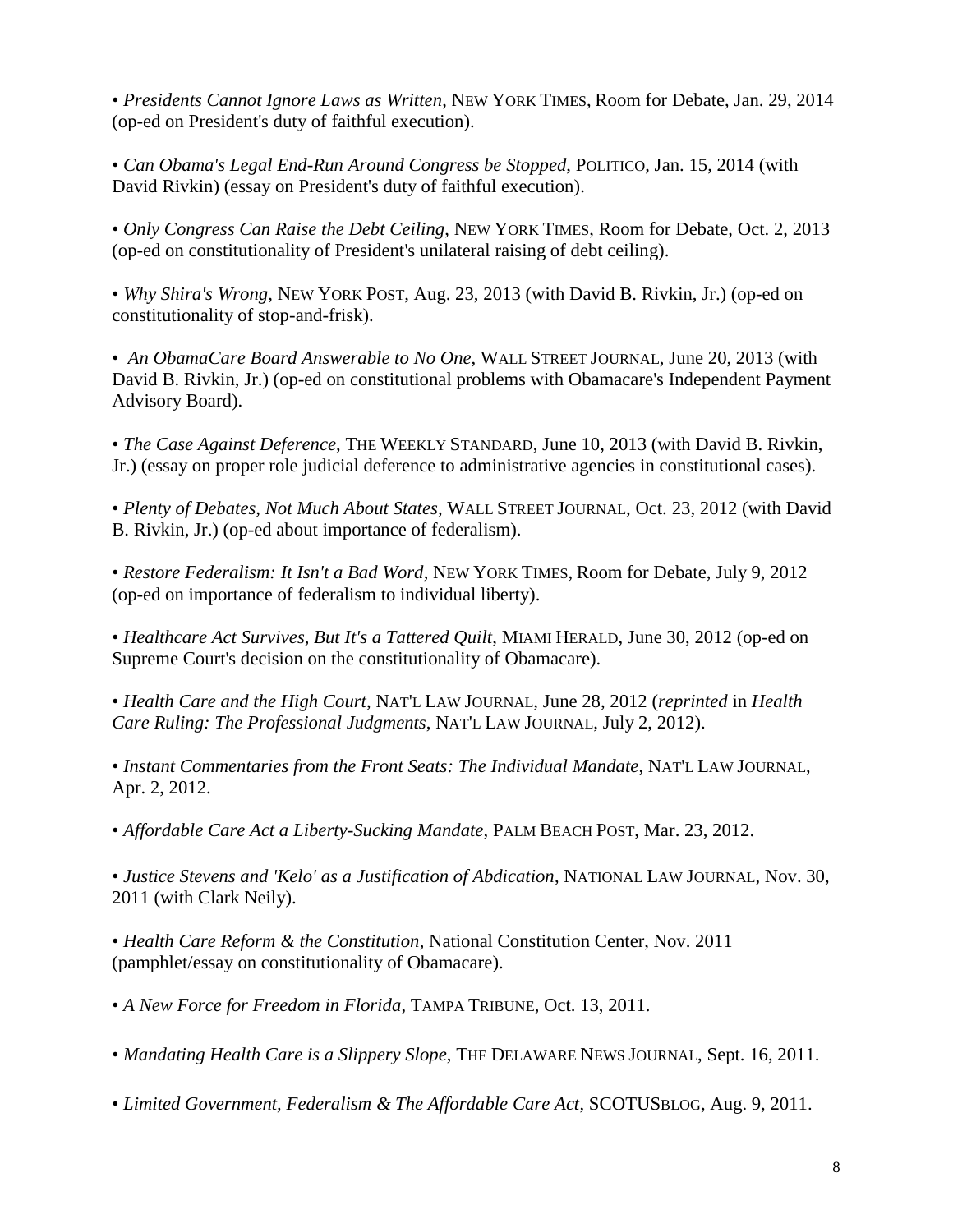• *Supreme Court Tea Leaves for Obamacare*?, BigGovernment.com, Aug. 2011.

• *[The Nuts & Bolts of the Obamacare Ruling](http://online.wsj.com/article/SB10001424052748703445904576117913097891574.html)*, WALL STREET JOURNAL, Feb. 2, 2011 (with Randy E. Barnett) (op-ed on district court decision declaring Obamacare mandate unconstitutional).

*• ['Death Panels' Come Back to Life](http://online.wsj.com/article/SB10001424052970203513204576047742746513406.html)*, WALL STREET JOURNAL, Dec. 30, 2010 (with David B. Rivkin, Jr.) (op-ed on rationing and FDA's decision to rescind Avastin approval).

• *Health Insurance: Why Should We Be Forced to Buy It?*, FT. LAUDERDALE SUN-SENTINEL, Oct. 4, 2009 (op-ed on constitutionality of individual health insurance mandate).

• *Stem Cells & Constitutional Duty,* JURIST, July 26, 2006 (op-ed on presidential veto of stem cell bill).

• *Legislature Can Get it Right this Time*, MIAMI HERALD, Mar. 4, 2005 (op-ed on Terry Schiavo case).

**•** *Promote Families*, NAT'L LAW JOURNAL, Sept. 20, 2004, *reprinted in* N.J. LAW JOURNAL, Sept. 27, 2004.

• MEDICAL INFORMATION PRIVACY, Final Report to the Michigan Law Revision Commission (with Prof. Vence Bonham), Nov. 2003 (commissioned report for Michigan legislature).

• MEDICAL INFORMATION PRIVACY, a Preliminary Report to the Michigan Law Revision Commission (with Prof. Vence Bonham), Feb. 2002 (commissioned report for Michigan legislature).

- *Feds Overreach on Cloning,* DETROIT FREE PRESS, Aug. 8, 2001.
- *Are "Off-Labels" Legal?,* MICH. HEALTH & HOSPITALS, Nov./Dec. 1998.
- *Should Lansing, Washington Ban Human Cloning?,* DETROIT NEWS, Feb. 15, 1998.
- *Proving Case Against Oprah Will Be Tough,* DETROIT NEWS, Feb. 5, 1998.

• *Some Ruminations on the Legal Implications of Cloning*, AMICUS MAGAZINE (DCL/MSU Alumni Magazine), Fall 1997 (*reprinted in* the *General Practitioner Newsletter* of the Michigan State Bar Ass'n).

• *Assisted Suicide Regulation Would Infringe on Privacy of Death, OAKLAND PRESS, June 17,* 1997.

- *Youth is No Gauge for Parenting Skills*, DETROIT NEWS, May 1, 1997.
- *Constitution Can Handle Cloning,* DETROIT FREE PRESS, Apr. 30, 1997.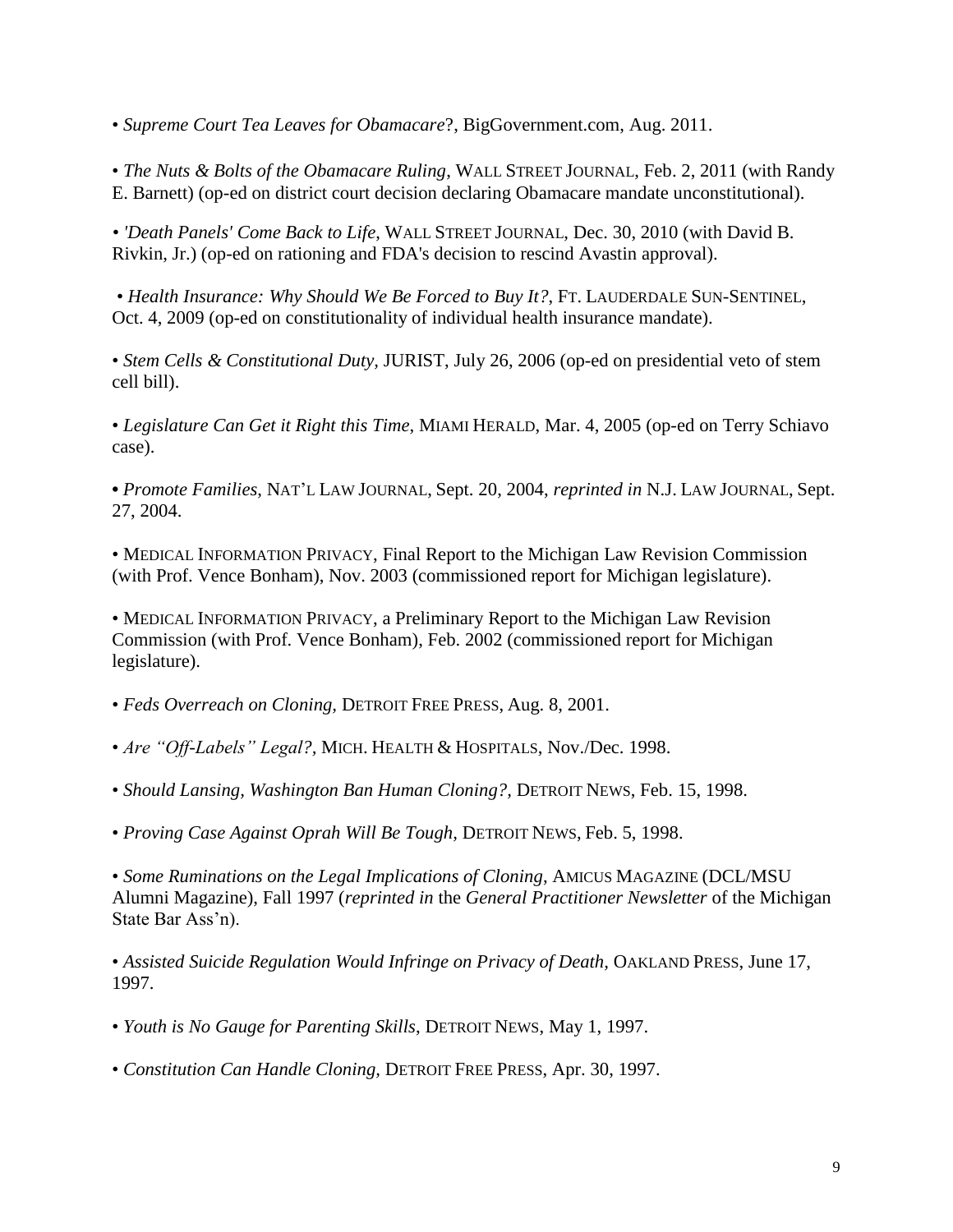#### **Presentations/Public Appearances (not exhaustive):**

**•** Testimony before Congress:

• "Hearing on the Equal Rights Amendment," House Judiciary Committee, Apr. 30, 2019.

**•** "Affirming Congress' Constitutional Oversight Responsibilities: Subpoena Authority and Recourse for Failure to Comply with Lawfully Issued Subpoenas," House Committee on Science, Space & Technology, Sept. 14, 2016.

**•** "The Unconstitutionality of President Obama's Executive Actions on Immigration," House Judiciary Committee, Feb. 25, 2015.

**•** "Providing for Authority to Initiate Litigation for Actions by the President Inconsistent With His Duties Under the Constitution of the United States," House Rules Committee, July 16, 2014.

**•** "Enforcing the President's Constitutional Duty to Faithfully Execute the Laws," House Judiciary Committee, Feb. 26, 2014.

• Speech, "Corrupt Cops: Due Process Remedies," Columbia Law School, New York, NY, October 31, 2018.

• Speech, "Due Process, Corruption & Democracy," Drake University Law School, Annual Constitutional Law Symposium, Des Moines, IA, Apr. 14, 2018.

• Panelist, "Defending New Ground in Reproductive Rights," American Constitution Society, Washington, D.C., June 9, 2017.

• Panelist & Commentary, "The Big Fix: Should We Amend Our Constitution?," Stanford Law School, Palo Alto, CA, May 12-13, 2017.

**•** Speech, "The Future of Obamacare," James Madison Institute, Naples, FL, Jan. 10, 2017.

**•** Speech/Panelist, Cato Institute, Annual Constitution Day Symposium, panel on "Health Care, Religion & Abortion, Oh My," Washington, D.C., Sept. 15, 2016.

**•** Moderator, Panel Discussion of **"**Standing for States & Environmental Harms," Symposium on Environmental Law in the Administrative State, George Mason University, Washington, D.C., Sept. 16, 2016.

• Panelist, "The Federalists, the Anti-Federalists, and the Constitution They Created," Federalist Society/Liberty Fund Symposium, Chicago, IL, Apr. 8-9, 2016.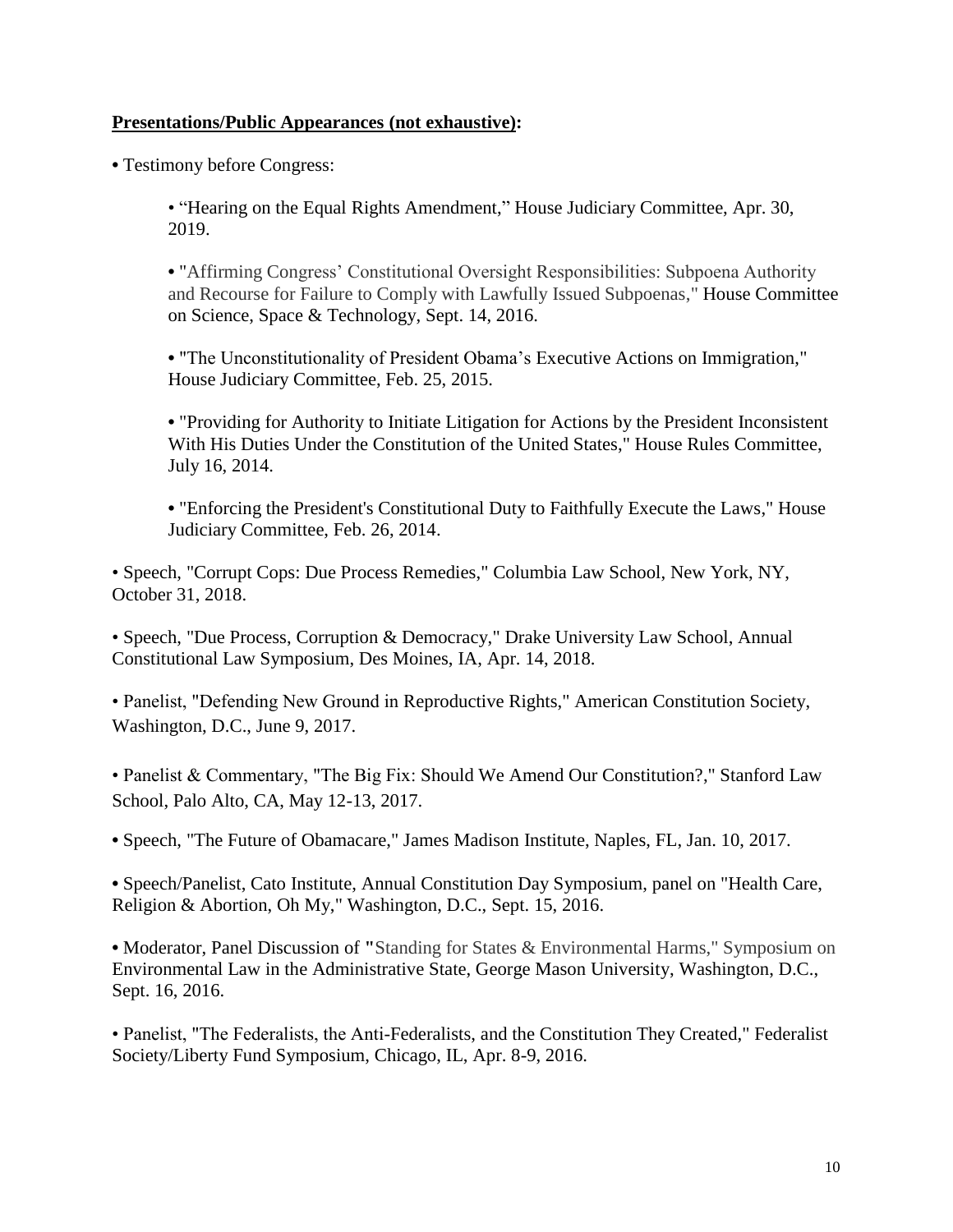• Keynote Speech, "The Limits of Executive Action," Johns Island Club, Vero Beach, FL, Dec. 7, 2015.

• Speech, "The Constitutionality of the Iran Nuclear Deal," Florida Atlantic Univ., Oct. 14, 2015.

• Speech, "Ferguson, Police Militarization & the Third Amendment," University of Tennessee College of Law, Law Review Symposium on the Third Amendment, Knoxville, TN (Feb. 28, 2015).

• Panelist, "House Obamacare Lawsuit," Heritage Foundation, Legal Strategy Forum, Washington, D.C., Oct. 22, 2014. Co-panelist was Mike Franc (House Majority Leader staff).

• "Judicial Deference to Administrative Agencies," ABA Toxic Torts & Environmental Law Annual Meeting, April 4, 2014, Phoenix, AZ (panel discussion).

• "The Voting Rights Act after *Shelby County*," Univ. of Michigan School of Law, Mar. 27, 2014, Ann Arbor, MI (debate with Prof. Ellen Katz on the *Shelby County* decision).

• "Obamacare 911," Villanova Law School, Oct. 23, 2013, Philadelphia, PA (debate with Prof. Ellen Wertheimer on the effectiveness of the Affordable Care Act).

• Keynote, Legal Strategy Forum, Heritage Foundation, Orlando, FL, Apr. 24, 2013. Speech on "How Judicial Deference Undermines Original Meaning."

• Speaker, Article V Constitutional Convention Conference, Univ. of Central Florida, Orlando, FL, Apr. 25, 2013.

• Keynote, Selby Spine Conference, Park City, UT, Feb. 1, 2013. Speech on "What's Next? The Continuing Legal Challenges to ObamaCare."

• Panelist, "Limited Federal Powers & the Commerce Clause," Federalist Society/Templeton Fund, Las Vegas, NV, Jan. 25-26, 2013.

• Speaker, TEDxFIU, "When Are You Really Dead?," Miami, FL, Nov. 15, 2012.

• Panelist, "2012 Election Panel: Choices for November," Fall for the Book Festival, George Mason Univ., Fairfax, VA, Sept. 28, 2012. Co-panelists were David Maraniss, Linda Killian, and Scott Keeter.

• Panelist, "A Healthy Debate: How does the Affordable Care Act Work? Is it Constitutional?," Arizona State Bar Annual Meeting, Phoenix, AZ, June 21, 2012. Co-panelists were Neil Siegel, Robert Muise, and Ian Millhiser.

• Chicago Tea Party, Chicago, June 6, 2012. Presentation on my book, *The Tea Party: Three Principles*.

• Federalist Society, Chicago Chapter, Chicago, June 6, 2012. Speech on "The Constitution & the Tea Party: Populist Originalism."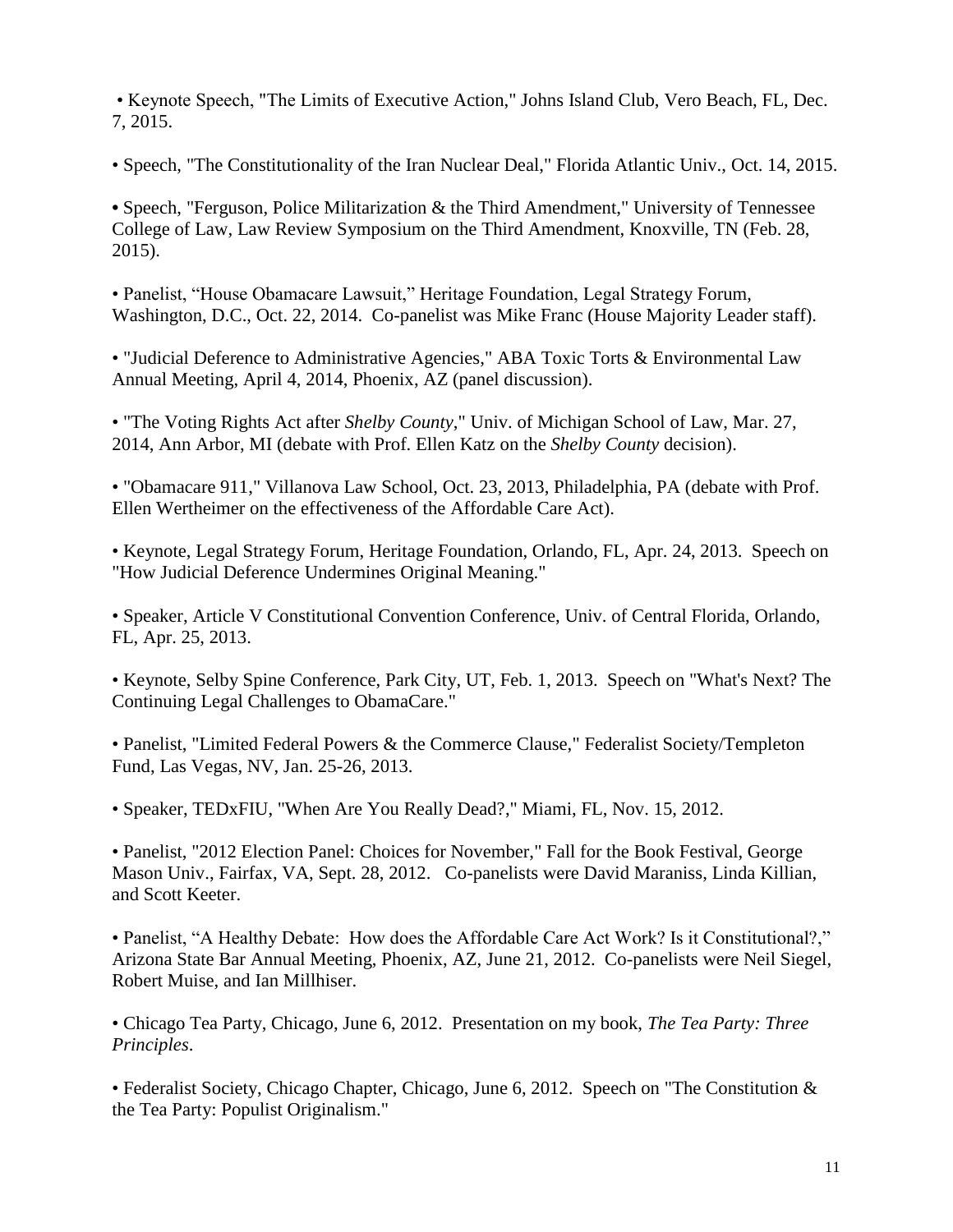• Book Forum, Cato Institute, Washington, D.C., May 15, 2012. Presentation on my book, *The Tea Party: Three Principles.* Michael Barone of the American Enterprise Institute and Doug Kendall of the Constitutional Accountability Center provided commentary. Moderated by Roger Pilon of Cato.

• Speaker/Panelist, Los Angeles Times Festival of Books, "The Changing Face of the Right," Los Angeles, CA, Apr. 22, 2012. Co-panelists were Katrina vanden Heuvel, Nancy Cohen and Sally Denton. Moderated by James Rainey.

• Speaker/Moderator, George Mason Univ. School of Law, Symposium on Judicial Engagement, Washington, D.C., Mar. 22, 2012. Co-panelists included Kurt Lash, David Bernstein, and Eric Claeys.

• Speaker/Panelist, Roger Williams University School of Law, Symposium on Popular Constitutionalism and the 2012 Election, Bristol, RI, Feb. 24, 2012. Co-panelists included Mark Tushnet and Jack Balkin. Moderated by Jared Goldstein.

• Moderator, Federalist Society, Miami Chapter, debate on constitutionality of the Affordable Care Act, Coral Gables, FL, Jan. 19, 2012. Panelists were Greg Katsas and Prof. Frances Hill.

• Speaker, University of Illinois College of Law, lecture on "The Liberty Implications of the Individual Mandate," Champaign, IL, Nov. 14, 2011.

**•** Mock class presentation, President's Council, Florida Int'l University, lecture to university's largest fundraisers on the constitutionality of health care reform, Nov. 10, 2011.

• Presenter, Board of Trustees, Florida Int'l University, on benefits to faculty of Fulbright grants (discussing my Fulbright to study medical futility in Ireland), Sept. 8, 2011.

• Speaker/Panelist, Symposium on Lysander Spooner, Liberty Fund, Inc., Boston, MA, Oct. 2-5, 2008. Moderated by Randy Barnett.

• Speaker/Panelist, Symposium on "The Intersection of United States Constitutional Law with International and Foreign Law," FIU College of Law, Feb. 9, 2007. Topic was "Sovereignty, Original Meaning and the Role of International Law in U.S. Constitutional Interpretation."

• Book Forum, Cato Institute, Washington, D.C., Oct. 31, 2006. Presentation on my book, *Liberty for All.* William Galston of the Brookings Institution provided commentary. Moderated by Roger Pilon.

• Speaker, Georgetown University, Seminar, Oct. 31, 2006. Discussed my book, *Liberty for All*" with faculty and students enrolled in a seminar on constitutional law.

• Speaker, Stem Cell Research: Legislative Update, American Bar Ass'n Annual Meeting, Section on Science & Technology Law, Chicago, IL, Aug. 6, 2005.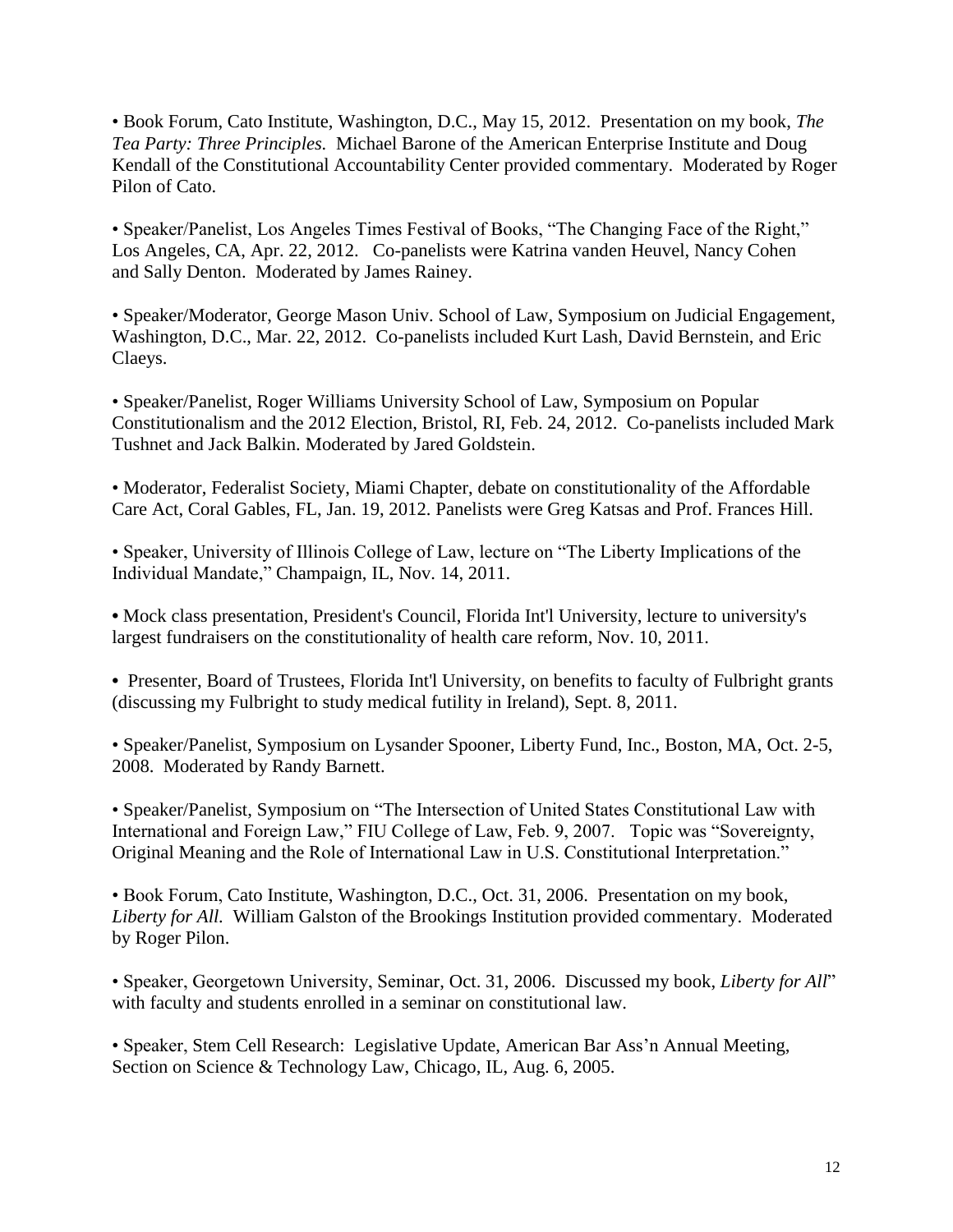**•** Presentation, Expressive Freedom: Reconceptualizing the Right to Privacy, Florida Int'l Univ. College of Law Faculty Colloquium, Apr. 2004.

• Presentation, Genetic Privacy: What You Don't Know Can Hurt You, Florida Int'l University Faculty Colloquium, Jan. 16, 2003.

• Presentation, Human Cloning & the Constitution, Cumberland Law Review, Samford University, Cumberland School of Law, Mar. 1, 2002.

• Presentation, Of Human Cloning & Fundamental Rights, Albany Law School, Albany, NY, Oct. 25, 2001(symposium on "Manufactured Humanity: The Ethics & Legality of Stem Cell Research, Bioengineering, and Human Cloning").

• Presentation, Genetic Privacy & Genetic Discrimination, Lyman Briggs School, College of Natural Science, Michigan State University, East Lansing, MI, Oct. 18, 2001.

• Presentation, The Riddle of Harmless Error in Michigan, Michigan Judicial Institute, Amway Grand Plaza Hotel, Grand Rapids, Aug. 18, 1999 (with Professor Bob Filiatrault).

• Presentation, Issues in Genetic Regulation, American Society for Law & Medical Ethics, Annual Health Law Teachers' Conference, St. Louis University School of Law, St. Louis, MO, June 5, 1999.

• Presentation, Genetic Privacy: What Others Know May Hurt You, before the Governing Board of the Michigan ACLU, East Lansing, MI, May 15, 1999.

• Moderator & Organizer, Student Rights & Responsibilities Forum, sponsored by the MSU-ACLU Chapter, MSU Wharton Center, Apr. 8, 1999.

• Organizer, lecture by Professor Paul Finkleman, Professor and John F. Seiberling Chair in Constitutional Law, Univ. of Akron School of Law on Slavery and the Constitution, MSU College of Law, Feb. 4, 1999.

• Organizer, lecture by Dr. Richard Seed on "Human Cloning & Rejuvenation," MSU College of Law, Feb. 11, 1999.

• Organizer, lecture by Professor Randy Barnett, Austin B. Fletcher Chair, Boston University School of Law on "The History and Meaning of the Second Amendment," MSU College of Law, Oct. 1997.

• Lecture, "The Myths & Realities of Medical Malpractice," MSU College of Human Medicine, annually from 1998 to 2002.

• Presentation, Colloquy Soc'y, University Club of Michigan State University, "The Legal Implications of Cloning," Nov. 18, 1997.

• Presentation, Rotary Club of Battle Creek, MI, "The Legal Implications of Cloning," Aug. 18, 1997.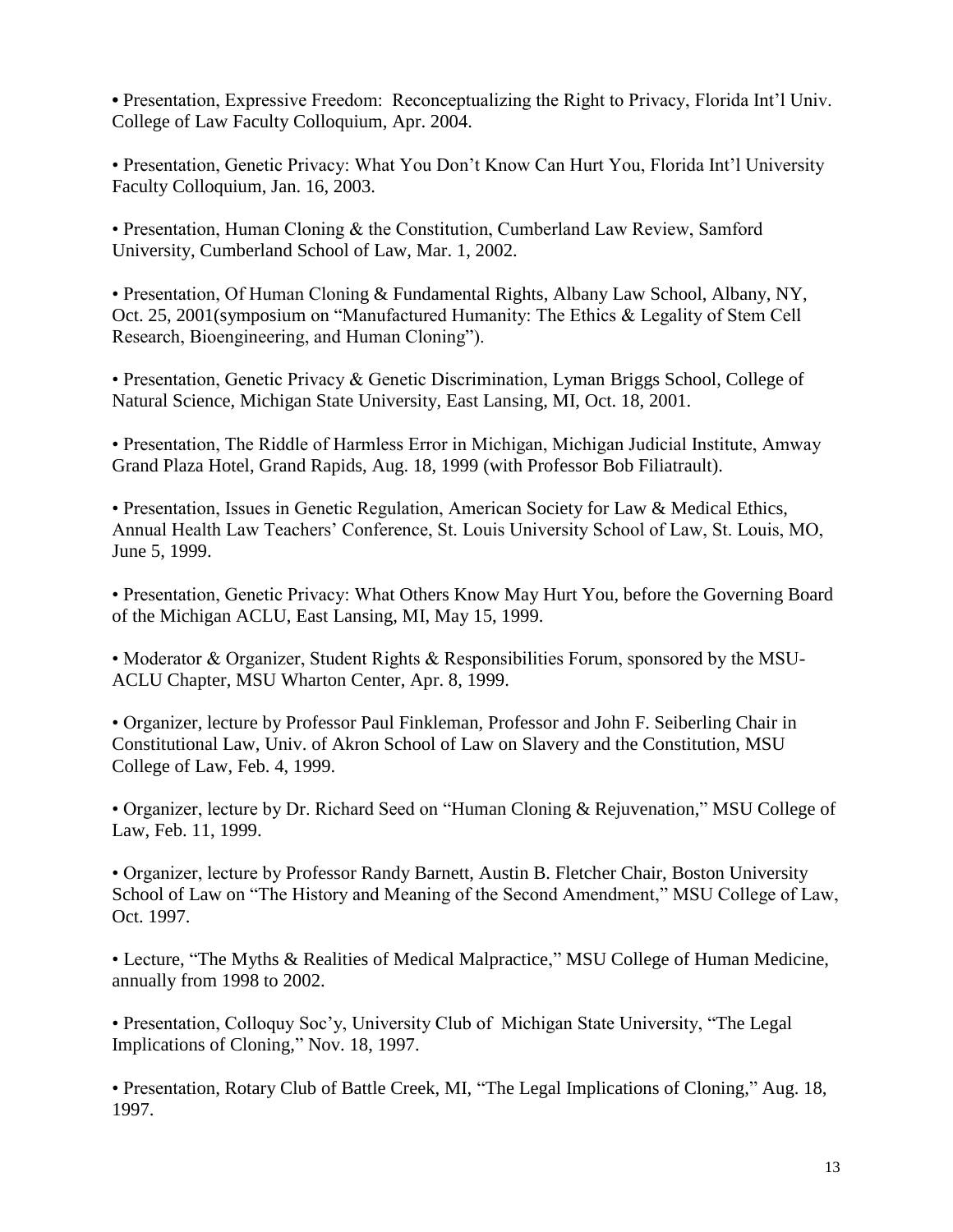• Presentation, Kiwanis Club of East Lansing, "The Legal Implications of Cloning," June 16, 1997.

• Panelist, *Inherit the Wind* (discussion of teaching creationism and evolution in public schools), MSU Wharton Center, Apr. 19, 1998.

• Moderator, symposium on Physician Assisted Suicide, sponsored by the Federalist Society of MSU College of Law, Nov. 5, 1997.

• Moderator and Organizer, inter-disciplinary panel discussion on the Implications of Cloning*,*  MSU College of Law, Apr. 10, 1997.

• Bar Review Lecturer on Evidence (Michigan and Multi-state), Essay Writing and Professional Responsibility, Michigan's Bar Review, 1997-2000.

### **Media Commentary:**

• Frequent media mentions and appearances, including: Anderson Cooper 360 (CNN); The Tucker Carlson Show (Fox); Fox & Friends; The Stossel Show; The Kelly File; Freedom Watch with Judge Andrew Napolitano; Book TV (C-SPAN); CNN; Canadian TV (CTV); Al-Jazeera; British Broadcasting Channel (BBC); Court TV; PJTV; *Wall Street Journal*; Associated Press (AP); *Washington Post*; *New York Times*; *Politico*; *National Law Journal*; *Christian Science Monitor*; *USA Today*; *Daily Caller*; *The Weekly Standard*; *National Review Online*; *Los Angeles Times; Roll Call*; *Reason*; *New York Post*; *New York Review of Books*; *New York Journal of Books*; *Miami Herald*; *Palm Beach Post*; *Ft. Lauderdale Sun-Sentinel*; *St. Petersburg Times*; *Orlando Sentinel*; *Detroit Free Press*; *Detroit News*; and many large and small radio stations around the country, including NPR; WGN (Chicago); WIND (Chicago); WRC (Washington, D.C.); WAMU (Washington, D.C.); WJR (Detroit); WWJ (Detroit); KPCC (Los Angeles); WIOD (Miami); WLRN (Miami); WNEW (D.C.); WISR (Pittsburgh); WHO (Des Moines); KRLD (Dallas); WBT (Charlotte); WFLA (Tampa Bay/Orlando); Culture Shocks with Barry Lynn.

# **Community Service:**

• Florida State Advisory Committee, U.S. Commission on Civil Rights. Member since Apr. 2015; Chair from 2017-2018.

- Research Advisory Council, James Madison Institute, Nov. 2013 to present.
- **•** Editorial Board, *Supreme Court Review*, Cato Institute, Jan. 2011 to present.

**•** Member, Long-Term Care Working Group, Heritage Foundation, Feb. 2012 to Mar. 2014 (interdisciplinary working group charged with devising fiscally responsible ways to provide long-term care).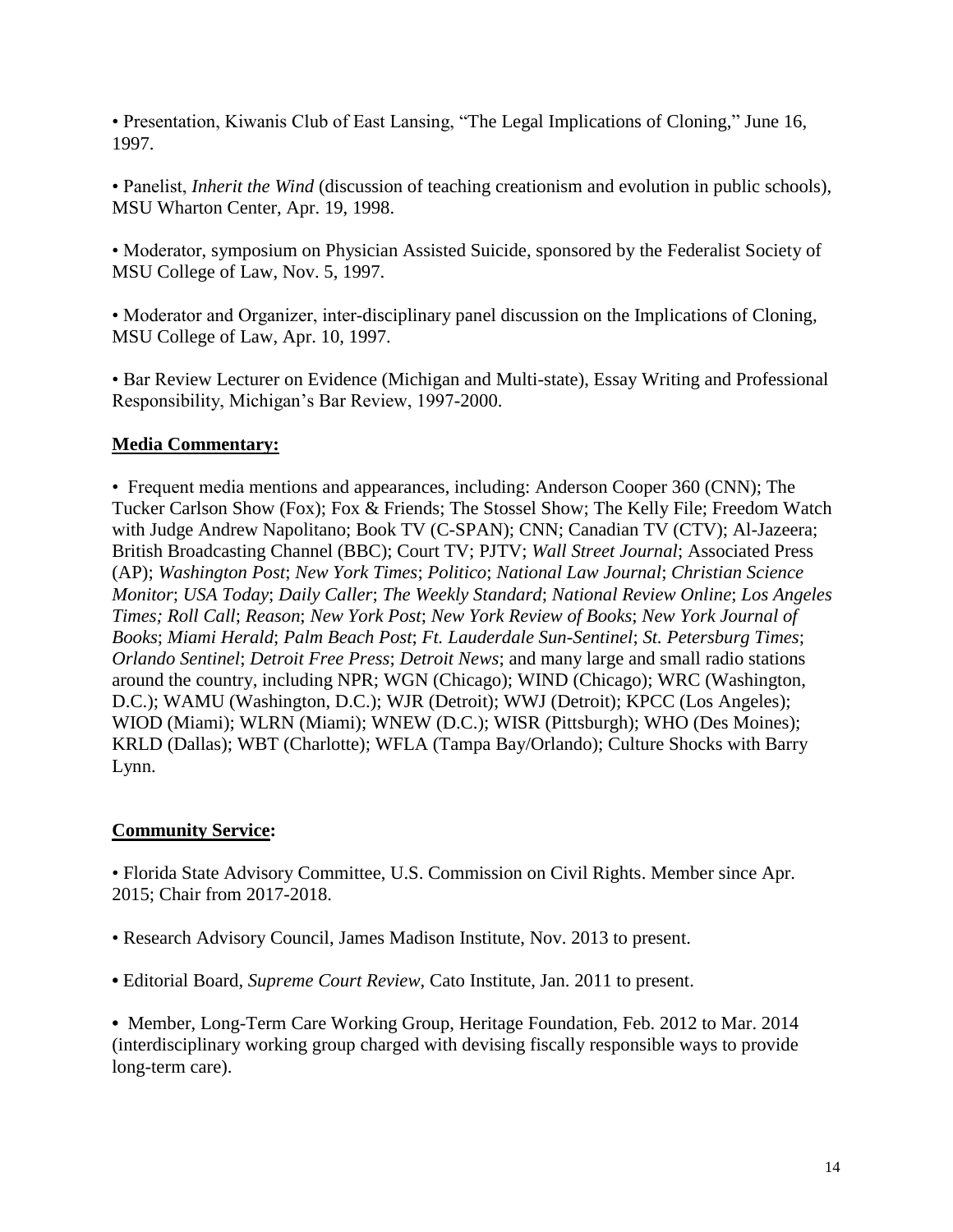**•** Member, Institutional Review Board (IRB), Florida International University, July 2008 to Aug. 2014.

**•** Member, Nat'l Academy of Sciences, Committee on Embryonic Stem Cell Research Guidelines, June 2004 to July 2006. Appointed by NAS Director to serve on committee charged with devising national guidelines for stem cell research.

• Member, Health Action Team, FIU (faculty team tasked with exploring possibility of bringing medical school to the University).

• Faculty Senator, Florida International University Faculty Senate, Aug. 2002 to Aug. 2003. Also served on Faculty Senate Steering Committee (policy arm of the Faculty Senate).

• Consultant, Michigan Law Revision Commission (on medical record privacy), May 2000 to May 2003.

• Advisory Board, International Food Law Program, Department of Food Science & Human Nutrition, Michigan State University, Mar. 1998 to Jan. 2000.

• Sparrow Hospital Ethics Committee, Lansing, Michigan, Oct. 1998 to June 2002.

• Board of Directors, American Civil Liberties Union, Lansing, Michigan chapter, June 1998 to Aug. 2001.

• Commissioner, East Lansing Housing Commission, Jan. 1999 to Jan. 2000.

#### **Pro Bono Litigation Experience (non-IJ):**

**•** *Risbridger v. City of East Lansing*, U.S. District Court for the Western District of Michigan, November 1998 to June 2002. Federal civil rights action against City of East Lansing raising Fourth and Fifth Amendment violations by police officers during arrest. Settled before trial.

• People of Meridian Township v. Beauvais, 55<sup>th</sup> District Court, Michigan, November 1998 to March 1998.Successfully defended criminal complaint against individual charged with violating local sign ordinance by flying Michigan State University flag in front of his bakery. Two of three citations were dismissed as violative of First Amendment; the third citation was voluntarily dismissed by the Township.

# **Professional Memberships:**

- District of Columbia Bar (currently active)
- The Florida Bar (currently active)
- State Bar of Texas (currently inactive)